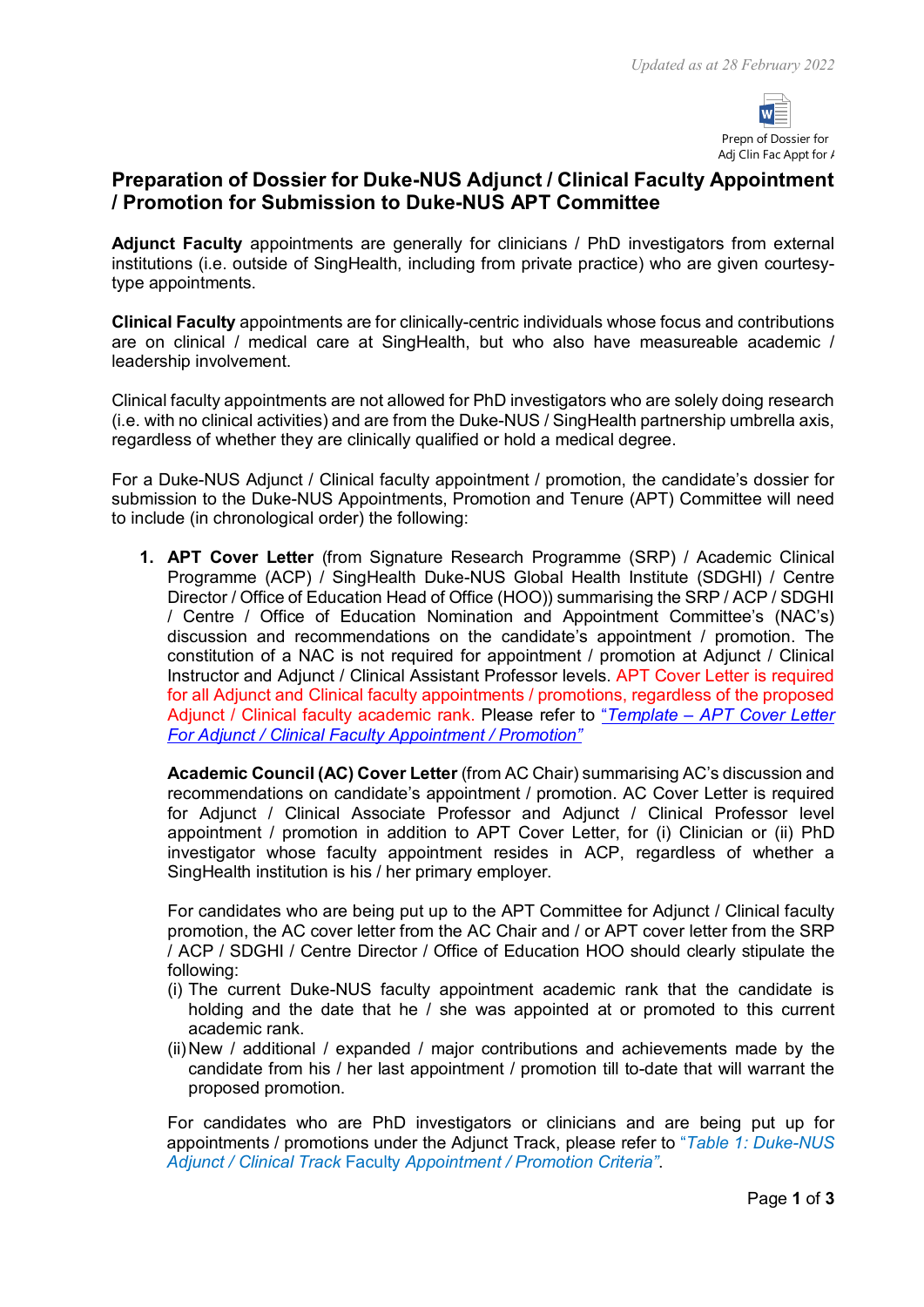For candidates who are PhD investigators and are being put up for appointments / promotions under the Clinical Track, please refer to "*Table 1: Duke-NUS Adjunct / Clinical Track* Faculty *Appointment / Promotion Criteria"*.

For candidates who are clinicians (i.e. holders of MD / MBBS / etc degrees) and are being put up for appointments / promotions under the Clinical Track, please refer to *["Criteria for](https://www.duke-nus.edu.sg/docs/default-source/academic-medicine-docs/fdr/duke-nus-apt-criteria-for-website-as-at-26-jan-2022.pdf?sfvrsn=4d768ec1_2)  [Academic Appointment and Promotion of ACP"](https://www.duke-nus.edu.sg/docs/default-source/academic-medicine-docs/fdr/duke-nus-apt-criteria-for-website-as-at-26-jan-2022.pdf?sfvrsn=4d768ec1_2)*

### **2. Candidate's CV**

For new faculty appointments, use "*Template – [Duke-NUS / SingHealth CV"](https://www.duke-nus.edu.sg/docs/default-source/academic-medicine-docs/fdr/9-duke-nus-cv-template-(1-july-2020).docx)* for CV submission.

For promotion of existing faculty members, CVs submitted must be in the Faculty Profile System (FPS) generated CV format. The online FPS can be accessed through: <https://inetapps.duke-nus.edu.sg/fps/home/#/>

For (a) Adjunct / Clinical Associate Professor and (b) Adjunct / Clinical Professor appointments / promotions, CVs of candidates should include H-index information of their publications.

### **3. Reference Letters on Candidate**

- (i) A minimum of 4 reference letters from arm's length referees external to the candidate's institution is required for appointment / promotion to Clinical Professor level. A minimum of 2 reference letters from arm's length referees external to the candidate's institution is required for appointment / promotion to Adjunct Professor level. Please refer to "*[Reference Letter Requirement Criteria for Duke-NUS \(A\) Faculty and \(B\)](https://www.duke-nus.edu.sg/docs/default-source/academic-medicine-docs/fdr/10-ref-ltr-requirment-for-duke-nus-(i)-fac-and-(ii)-prs-appts-(11-feb-2022).pdf)  Senior / [Principal Research Scientist Appointments](https://www.duke-nus.edu.sg/docs/default-source/academic-medicine-docs/fdr/10-ref-ltr-requirment-for-duke-nus-(i)-fac-and-(ii)-prs-appts-(11-feb-2022).pdf)*"
- (ii) Please refer to "*Template – [Letter to Referee Requesting For](https://www.duke-nus.edu.sg/docs/default-source/academic-medicine-docs/fdr/8-template---letter-to-referee-requesting-for-reference-letter-(18-feb-2022).docx) Reference Letter"*
- (iii) Exceptions on reference letter requirement can be granted by the Dean of Duke-NUS if the candidate already holds the title of full Professor or equivalent at another reputable institution, via the following process:
	- a. SRP / ACP / SDGHI / Centre Director / Office of Education HOO writes an official letter to Dean of Duke-NUS, through the Duke-NUS APT Committee Chair, requesting for the exemption and providing reasons for the request.
	- b. SRP / ACP / SDGHI / Centre Director / Office of Education HOO submits the request letter to the Duke-NUS APT Committee Chair for signatory endorsement, followed by to Dean for his signatory approval.
	- **c.** If Dean approves the exemption request, SRP / ACP / SDGHI / Centre / Office of Education to include the endorsed request letter in the candidate's faculty dossier.

#### **4. Other Important Points to Note on Adjunct / Clinical Faculty Appointments**

- (i) Duke-NUS Adjunct / Clinical faculty appointments (i.e. Adjunct or Clinical Instructor / Assistant Professor / Associate Professor / Professor) must reside in a Programme (i.e. ACP / SRP), an Institute (i.e. SDGHI), a Centre or Office of Education.
- (ii) Candidates who are being proposed for Clinical Professor appointments / promotions are **strongly encouraged** to include an Education Portfolio in their dossier submission for APT Committee's review and evaluation.

An Education Portfolio is not required for inclusion in the dossier for candidates who are being proposed for: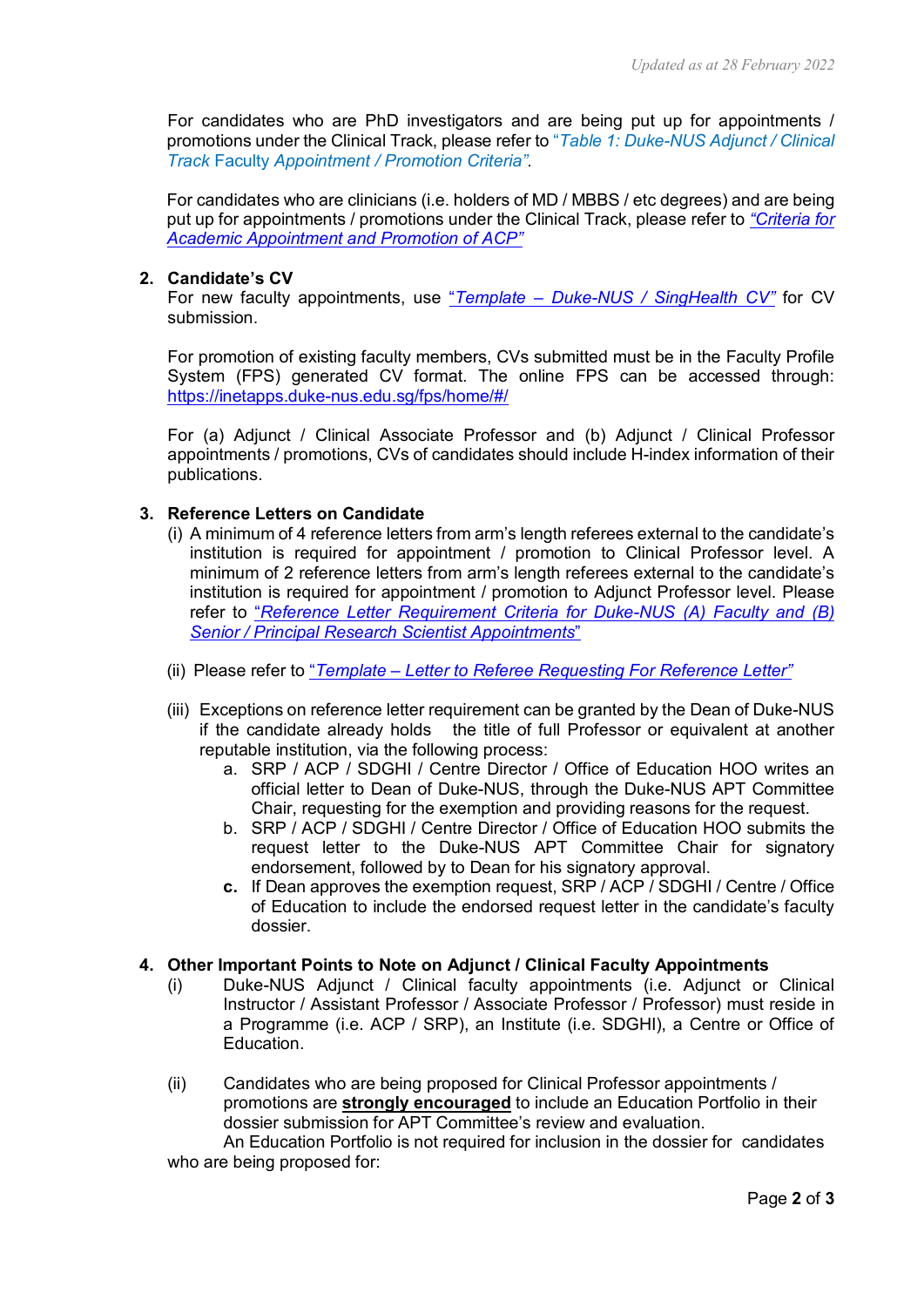- (a) Clinical Instructor / Clinical Assistant Professor / Clinical Associate Professor appointments / promotions; and
- (b) Adjunct Instructor / Adjunct Assistant Professor / Adjunct Associate Professor / Adjunct Professor Appointments / promotions.